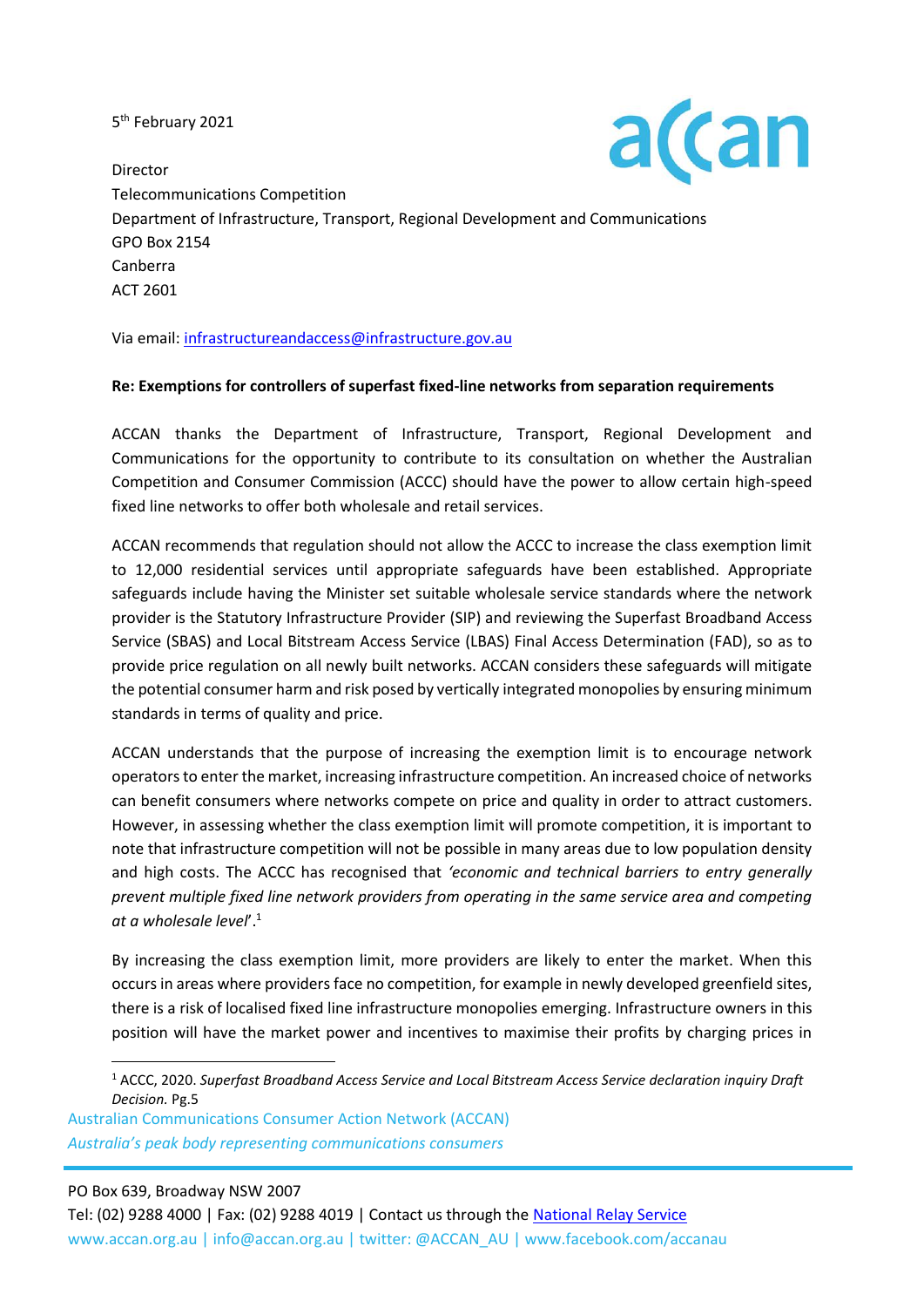

excess of competitive market rates as well as providing low wholesale service standards. Residents being served by these networks will have no choice of wholesaler and are likely to face very limited choices of retail provider as well. Given this risk, there is a need for sufficient regulation to be put in place prior to the exemption limit being expanded to ensure consumers are not harmed through networks extracting monopoly rents.

## Price considerations

As the consultation paper noted, the ACCC, in creating the exemption instrument, put forward the view that competition will continue to be safeguarded by the SBAS and LBAS declarations and determinations. However, the current SBAS and LBAS declarations and associated FAD are to expire in July 2021 and there is no guarantee as of yet, that the declaration nor the FAD will continue.<sup>2</sup>

If the services are declared and the FAD is to be extended, there is no assurance that it will provide price regulation for smaller networks, noting that the current FAD contains an exemption for certain SBAS networks (networks built before 2011 that serve up to 12,000 residential premises). If this exemption is extended to LBAS networks (networks built after 2011), it would allow newly built small networks the ability to charge whatever price they want. This is a real possibility given that the ACCC has proposed that the LBAS declaration is to be revoked.<sup>3</sup> This will then give the ACCC the power to exempt LBAS networks from the obligations in the FAD, similar to the exemptions provided to SBAS networks.

Without having the assurances of price regulation on these networks, ACCAN recommends not extending the class exemption limit to networks larger than 2,000 residential services. Doing so would create a risk of vertically integrated networks, with the ability to charge monopolistic prices for an essential service.

## Service standards

Through encouraging new entrants into the market, increasing the class exemption limit to 12,000 customers creates the risk of poor wholesale service quality for retailers and end users. We hear anecdotally of the frustration felt by consumers due to a lack of consumer safeguards. ACCAN agrees with the consultation paper that concerns about service quality could be mitigated by the new Statutory Infrastructure Provider (SIP) obligations.

Wholesale service standards in terms of appointment keeping, fault rectification, performance and connections are required, as some consumers are currently being let down by their wholesale providers. The following complaints were among the top 10 issues reported to the TIO in 2019-2020 in regard to internet services; delay establishing a service (8,265 complaints), intermittent service or dropouts (6,875 complaints), slow data speeds (6,852 complaints), no phone or internet service (6,803

 $2$  Noting that at the time of writing, the declaration is in its draft stage.  $3$  Ibid.